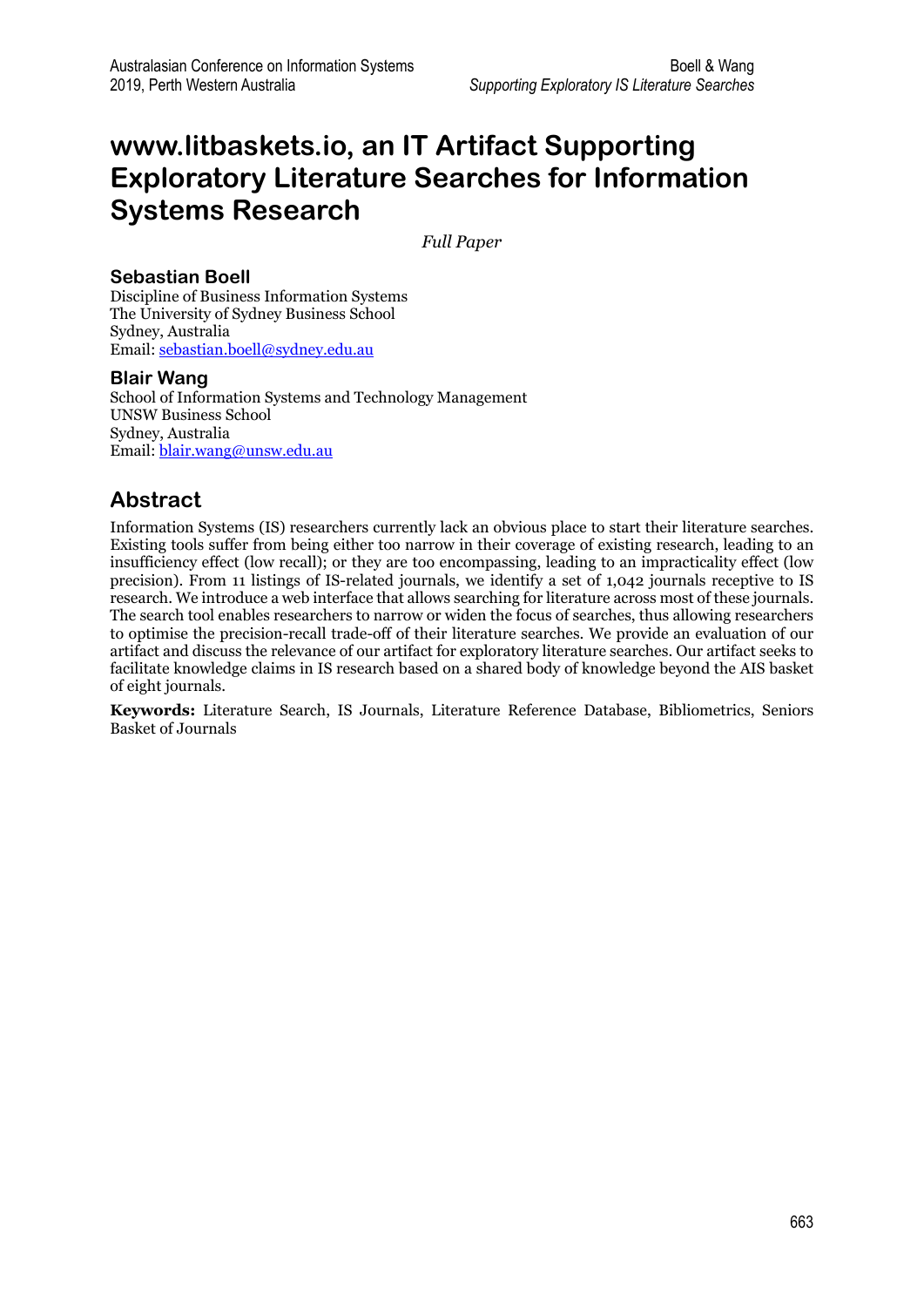# **1 INTRODUCTION**

Identifying relevant literature to understand the current state of knowledge is an important endeavour for any research project in order to successfully argue for the relevance of its contribution (Boell and Hovorka 2019; Hovorka and Boell 2015). Moreover, stand-alone literature reviews have received considerable attention in IS in recent years (Boell and Cecez-Kecmanovic 2014; Paré et al. 2015; Tate et al. 2015; vom Brocke et al. 2015; Webster and Watson 2002). Searches in databases – such as the AIS e-Library (AISeL), Scopus, Web of Science (WoS), Google Scholar – are one important means for identifying earlier research to be included in literature reviews (Greenhalgh and Peacock, 2005).

Good academic practice involves the documentation of completed literature searches. However, it is not currently clear where IS scholars should start looking for literature. While there is the AISeL, it only covers few IS journals, currently not even allowing a search through what is published in the AIS Senior Scholars' Basket of Eight journals (Bo8). In contrast, many disciplines have established literature reference databases that serve as a starting point when looking for existing research. For instance, Psychology researchers generally begin looking for literature in Psycinfo, indexing around 2,500 journals; Medical researchers would start in Medline, indexing around 5,200 journals; and in Information Science, LISTA selectively indexes around 600 journals. By comparison, the AISeL covers 15 journals, only 2 of which are included in the Bo8. Our research is thus motivated by the lack of a simple search tool that provides a starting point for IS researchers when they embark on their journey of identifying existing research of relevance to IS.

We develop an artifact that supports IS researchers in undertaking exploratory literature searches (Bates 1989; Marchionini 2006; Savolainen 2017). While the Bo8 serves well as an aspiration for publication, limiting the literature identification process to only what is published in the Bo8 ignores many relevant articles published outside of it. This is what we, in this paper, call the *insufficiency effect*. Besides a narrow search in the Bo8, IS researchers frequently use large-scale multidisciplinary literature reference databases for their searches such as Google Scholar, Scopus or WoS. These databases, however, generally cover tens of thousands of journals, many of which publish research of very little relevance to IS researchers. Researchers are therefore often overwhelmed by a huge number of so called 'false positives' (Larsen et al. 2019). This makes it difficult to make sense of the huge volume of retrieved documents in a feasible amount of time, something we call in this paper the *impracticality effect*. This paper engages with the need to balance between the insufficiency effect and the impracticality effect.

Examining journals appearing across eleven listings of IS journals, we develop an extensive set of 1,042 journals whose at least partial relevance to IS research has been previously established. Ranking these journals by how often they are included in multiple journal listings, we identify a means through which literature searches can be conducted by narrowing and widening the focus of searches. Setting up an open source project, we build an IT artifact for the IS community that enables searching though these journals using the Scopus database. In the spirit of open source we propose that the literature search artifact available at www.litbaskets.io be refined by the collective effort of the IS community.

## **2 LITERATURE REVIEW AND LITERATURE SEARCHES**

As the IS discipline has matured, recognition of the need to stock of existing IS research has also increased (Boell and Cecez-Kecmanovic 2014; Tate et al. 2015; vom Brocke et al. 2015; Webster and Watson 2002). There are different types of literature reviews that serve different purposes including theory development, providing an overview over a research area, and detailed analysis of a particular effect in a meta-analysis (Paré et al. 2015). Such literature reviews use various approaches for identifying relevant publications to be included in the review, ranging from keyword searches in databases, citation tracking of relevant papers, analysis of bibliographies, to serendipitous encounters and suggestions and advice by colleagues (Greenhalgh and Peacock, 2005).

In recent years in particular so called systematic or structured approaches have gained popularity in IS (Boell and Cecez-Kecmanovic 2015). As part of this trend, we see an increase in literature reviews that concentrate their efforts in identifying earlier IS research on the Bo8 and leading conferences in the field: e.g. "we restrict our scope to the eight journals included in the AIS Senior Scholars' Basket of Journals" (Schuster et al. 2018, p. 6); "we focused on the widely acknowledged AIS Senior Scholars' Basket of Journals" (Winkler and Wessel 2018, p. 4); "we focused on articles published in the basket of eight" (Diederich et al. 2019, p. 1553). However, focusing on only few leading outlets for literature identification is problematic as Larsen et al. (2019) highlight:

"Like the blind men, we may focus on the voices of manuscripts at an arbitrary set of 'top journals', which often eliminate manuscripts that challenge dominant theory, have unsupported hypotheses or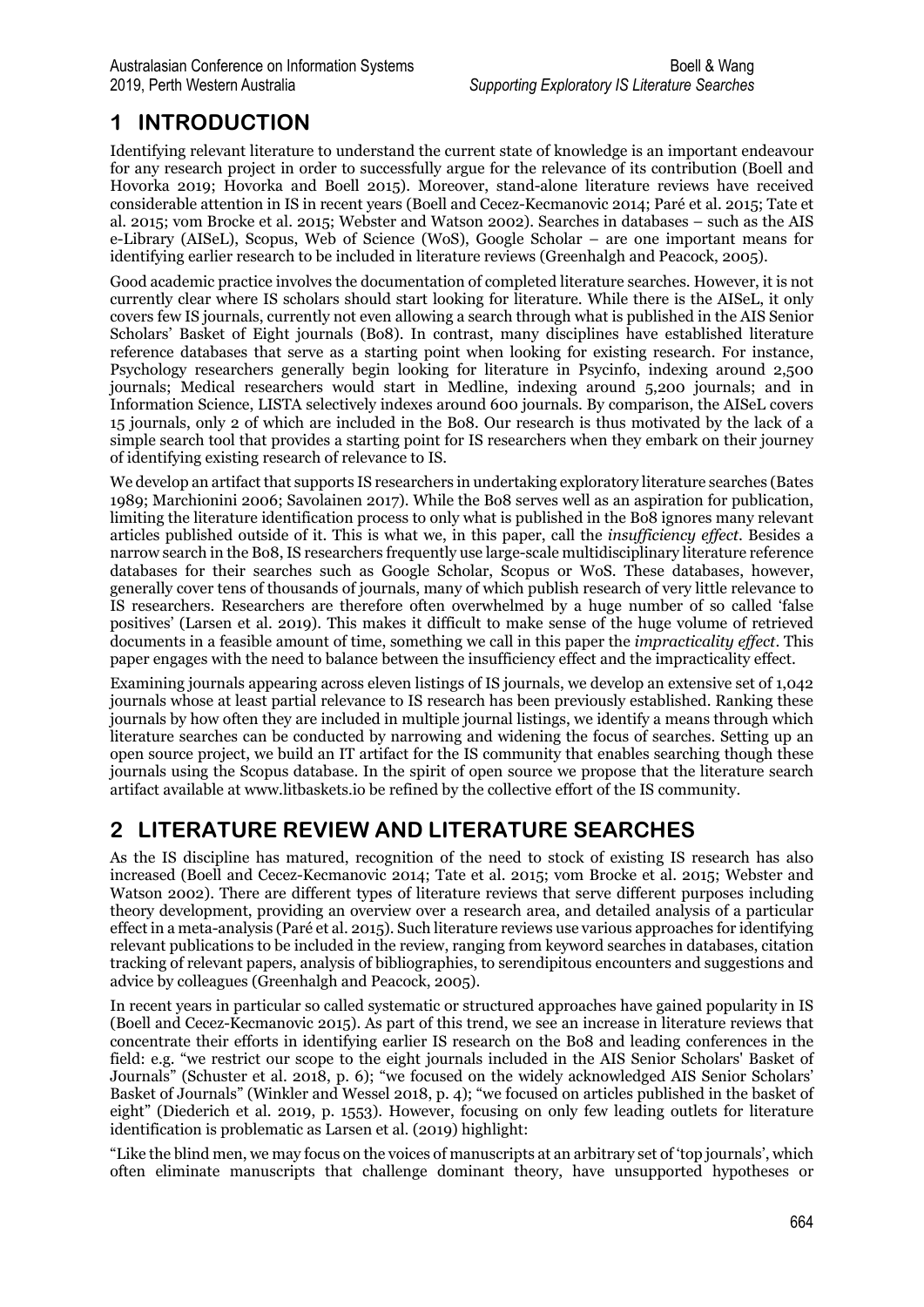nonsignificant findings and thus did not clear the hurdles of the small set of editors and reviewers at top journals." (Larsen et al. 2019, p. 888)

Accordingly, much relevant existing knowledge may not be published in top tier journals such as the Bo8. Nonetheless, findings of such research are relevant and should inform the generation of new knowledge. While much is to be learned from an exceptional piece of research published in a top tier journal, other journals also make important contributions to the knowledge of the field. One may even go as far as arguing that an inward gaze and a sole focus on a few leading outlets can, in the long run, be detrimental to the intellectual development of the discipline as controversial and unusual ideas are sidelined in the academic discourse (Boell and Hovorka 2019; Larsen et al. 2019). However, such ideas can drive innovative approaches and new thinking about phenomena (Alvesson and Sandberg 2014).

Besides the problem of literature reviews taking a too narrow focus, researchers also learn more about the existing literature as they engage in the literature review process (Boell and Cecez-Kecmanovic 2014). Bates (1989), Marchionini (2006), Savolainen (2017) and others have thus emphasised the exploratory nature of literature searches. As He et al. (2019) put it

"Searchers pick up pieces of information as they navigate through an information space. In this evolving process, searchers acquire new knowledge and change their perception of search tasks through their interaction with the information space" (p. 844).

For instance, as researchers engage with the existing literature they will discover different theories, concepts, methodologies, frameworks, models, or constructs, associated with specialised vocabulary or phrases that then can be used to further refine the literature identification process (Boell and Cecez-Kecmanovic 2014). However initially, when researchers delve into the literature discovery process, they are often not familiar with such specific vocabulary useful for locating highly specialised literature. At these points, researchers often need to use general vocabulary as search terms in order to describe the phenomena of interest to them. However, when searching with general vocabulary in a large database often many irrelevant documents will be retrieved. Our research is thus motivated by two aspects:

- (1) The first motivation of our research is to addressing the problem of literature reviews that are taking a too narrow focus when considering earlier published research, which we call the *insufficiency effect* in the coverage of existing literature.
- (2) The second motivation for our research is to address the need of researchers to interactively manage the amount of search results retrieved in response to a query in order to deal with what we call the *impracticality effect*.

## **3 WHAT IS AN IS JOURNAL? — Identifying a Set of IS Journals**

IS as a discipline has many interests thus making it often unclear where IS research begins and where it ends. This, however, can make it difficult to identify what journals outside of the Bo8 are publishing research of relevance to IS. Before building a search artifact we thus first needed to identify a suitable set of sources through which a literature search should be conducted. We decided to focus on journal articles as a starting point since they are generally considered the primary research output of completed IS research projects. We further believe that existing listings of IS journals offer a suitable starting point for our purpose.

In order to identify journals that are of current interest to IS we decided to use any listing or ranking of IS journals published in 2008 or later. For those interested in earlier journal rankings see, for instance, Gillenson and Stefford (2008) or Walstrom and Hardgrave (2001). Overall, we found eleven such journal lists from which we identified journals (Table 1). Importantly, our focus here is not on the alleged quality of journals (Lewis et al. 2007; Lowry et al. 2013) or the diversity of editorial boards (Burgess es al. 2017; Cabanac 2012), but simply on the journals considered.

One well-known journal list is the one published by the Association for Information Systems (AIS 2011). In addition to the Bo8, the AIS listing also includes journals nominated by various special interest groups (SIGs) of the AIS. For instance, *Information and Organization* and *Decision Support Systems* are nominated by multiple SIGs as one of their top 5 journals. All together the AIS thus introduces a list of 55 unique journals receptive to IS research (AIS 2011). Beyond the AIS list there are other reputable lists of IS journals. Some of these listings are used for research assessment purposes, such as the Academic Journal Guide by the UK-based Chartered Association of Business Schools (CABS 2018) and the listing of 177 IS journals by the Australian Business Deans Council (ABDC 2016). In addition, the London School of Economics (LSE) has published an IS journal list (Willcocks et al. 2008); Holsapple (2009) provides a list of 43 journals based on publication behaviour at US public universities; Chan et al. (2015) used a citation based analysis for identifying IS journals; and Stewart et al. (2017) build a list of IS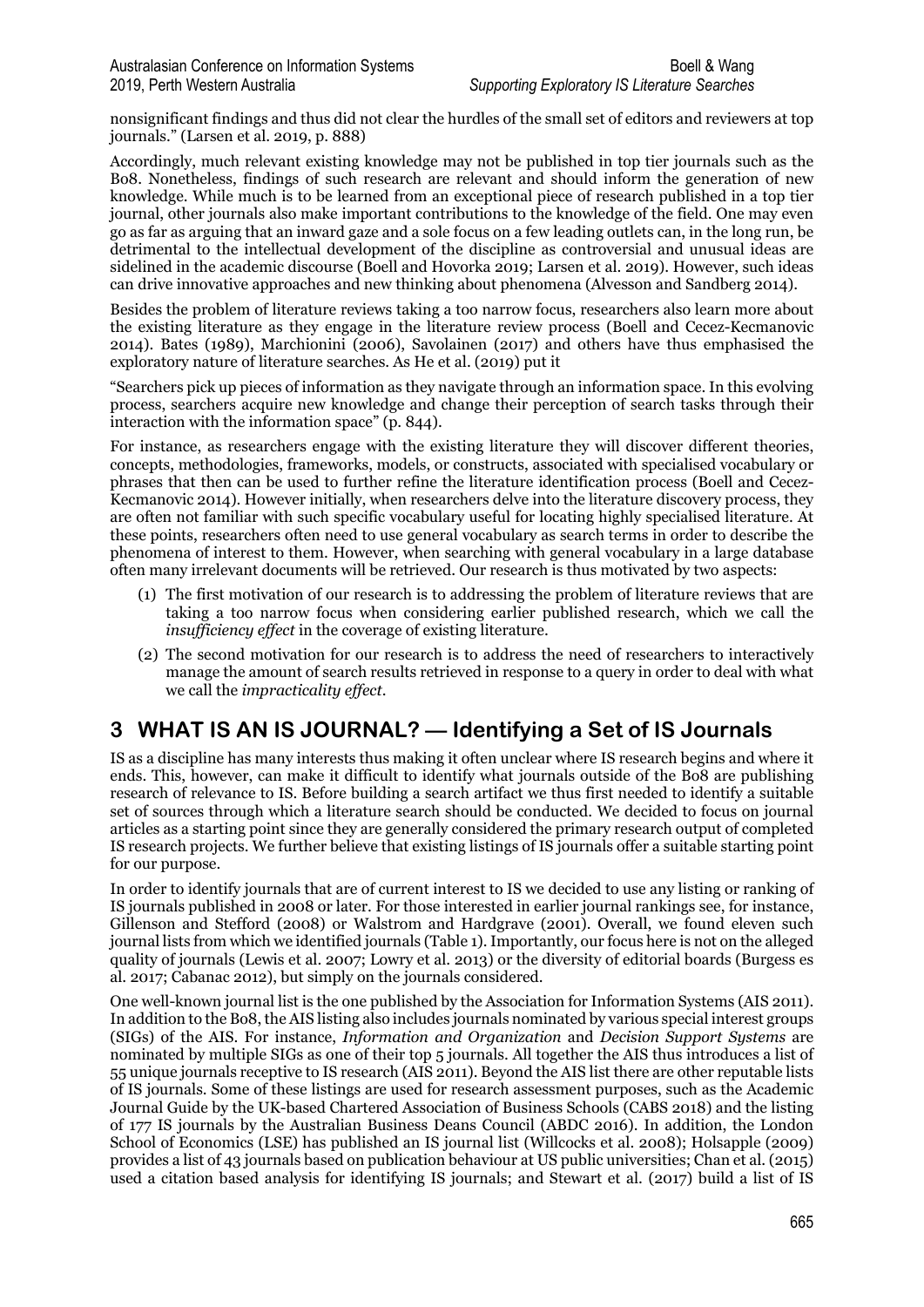journals based on the WoS journal category for Computer Science/Information Systems. Furthermore, Scopus also provides three different listings of IS journals. Finally, John Lamp (2004) maintains a listing of IS journals on his website that is regularly updated since 1995 and well recognised within the IS community. For the purpose of our research we only focused on journals listed by Lamp (2004) as active.

| Listing                             | <b>Description</b>                                                                                                                                                                                                                                | # of journals (% unique) |               |  |  |
|-------------------------------------|---------------------------------------------------------------------------------------------------------------------------------------------------------------------------------------------------------------------------------------------------|--------------------------|---------------|--|--|
| $(1)$ ABS $-$<br>Journal<br>Ranking | Ranking journals from $4^*$ (best) to 1. Aims to show "where the best work in their field<br>tends to be clustered". Based upon peer review, editorial and expert judgements and<br>citation statistics.                                          |                          | 93<br>(7%)    |  |  |
| $(2)$ ABDC /<br><b>ACPHIS</b>       | Ranking journals from $A^*$ (best) to C. The listing for IS is identical to the listing<br>provided by the Australian Council of Professors and Heads of Information Systems<br>(ACPHIS).                                                         |                          | 177<br>(10%)  |  |  |
| $(3)$ AIS                           | Journals nominated by the AIS "college of senior scholars" including journals<br>nominated by special interest groups (SIGs) as "worthy of broader AIS recognition<br>extending beyond the basket of 8" (AIS 2011).                               |                          | 55<br>(11%)   |  |  |
|                                     | (4) WoS based Based on the WoS category 'Computer Science and Information Systems', extended<br>with additional IS journals in order to identify "a large enough sample to reflect the<br>diversity of IS journals" (Stewart et al 2017, p. 549). |                          | 98<br>(30%)   |  |  |
| (5) Citation<br>based               | Citation-based analysis with the aim to develop "an objective method to identify a set<br>of core journals" (Chan et al. 2015, p. 239).                                                                                                           |                          | 35<br>(0%)    |  |  |
| $(6)$ LSE                           | LSE's ranking to inform promotions decisions and to "advise junior staff and students 46<br>on where they should publish." (Willcocks et al. 2008, p. 163)                                                                                        |                          | (26%)         |  |  |
| $(7)$ US Public<br>Universities     | Based on the publications of "106 full-time, tenured IS faculty members at [] top<br>public research universities" in the US (Holsapple 2009, p. 122).                                                                                            |                          | 43<br>(7%)    |  |  |
| (8) Scopus IS<br>List               | In addition, we added three Scopus "subject areas" designated IS: First, 'Computer<br>Science – Information Systems', oriented towards technical perspectives on<br>Information Systems.                                                          |                          | 309<br>(52%)  |  |  |
| $(9)$ Scopus<br>MIS List            | As above, for: 'Business – Management Information Systems', oriented towards the<br>use of Information Systems for business management.                                                                                                           |                          | 99<br>(33%)   |  |  |
| $(10)$ Scopus<br><b>ISM</b> List    | As above, for: 'Decision Sciences – Information Systems and Management', oriented<br>towards the use of IS to assist decision-making.                                                                                                             |                          | 108<br>(32%)  |  |  |
| $(11)$ John<br>Lamp's List          | Since 1995 John Lamp actively maintains an Index of Information Systems Journal.<br>The aim of the index is to be exhaustive in its coverage. For our purpose we chose to<br>include all journals listed as active ('current').                   |                          | 6811<br>(61%) |  |  |

*Table 1. Overview of IS journal lists.*

1

Taken together, the eleven lists summarised in Table 1 identify 1,042 different journals. Out of the eleven lists, ten contain journals that are unique to only one list leading to a list of 714 journals unique to a single journal listing (Table 1). Thus, when assessing journals as to how often they appear across different journal lists, we see a strong concentration pattern as per Table 2 below. This skewed distribution can be expected as it is in line with what can be observed for most bibliometric phenomena (Wilson 1999): skewed distribution patterns are commonly observed when looking at authors publishing on a topic, publications on a given topic across journals or citations across publications. A possible explanation for the skewed distribution of journals across lists is that they are published by bodies with differing expertise and research orientation, using various methodologies for identifying IS journals. Thus, while there is agreement on core IS journals, IS as a reference discipline (Baskerville and Myers 2002) is connected to the interests of diverse related communities. These communities will be reflected differently across journal lists and hence the composition of journals in different listings will vary. For

<span id="page-3-0"></span><sup>1</sup>John Lamp's list has 684 entries marked 'current'; however, of these, 3 are internally duplicated: *Information, Communication and Society* (appears twice); *International Journal of Information Communication Technologies and Human Development* (appears twice); *International Journal of Technology Diffusion* (appears twice).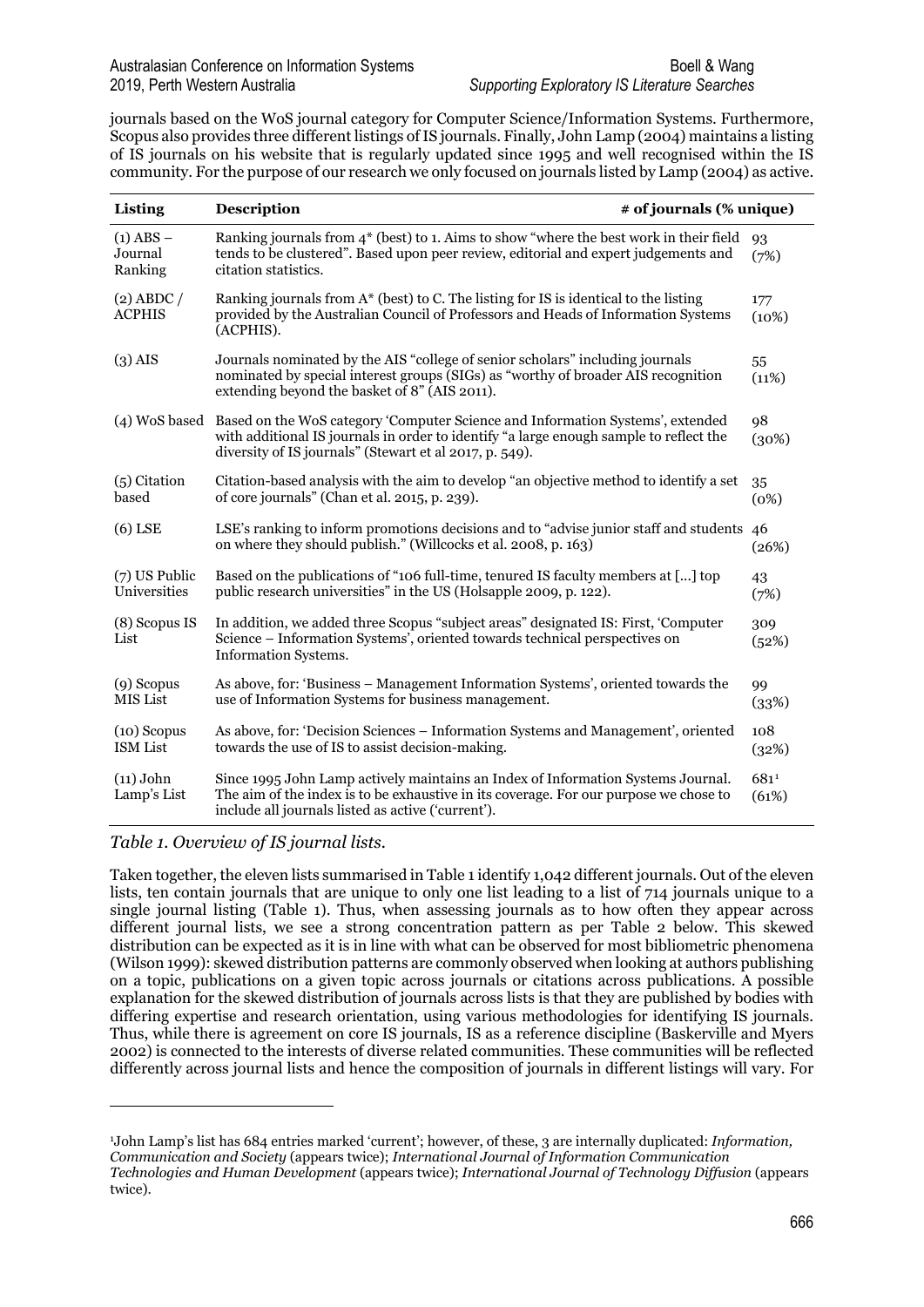### Australasian Conference on Information Systems Boell & Wang Boell & Wang 2019, Perth Western Australia *Supporting Exploratory IS Literature Searches*

instance, Burgess et al. (2017) argue for the existence of sub-communities within IS such as Ecommerce, Human-Computer Interaction, Management IS, among others. Likewise, the range of SIGs within the AIS and the range of journals they nominate suggest that there is a range of journals receptive to different types of IS research.

| # of lists<br><i>journal is</i><br>listed in | 11   | 10   | $\boldsymbol{Q}$ | 8    | 7              | 6    | $\overline{5}$ | $\overline{4}$ | 3    | 2   | П   | <b>Total</b> |
|----------------------------------------------|------|------|------------------|------|----------------|------|----------------|----------------|------|-----|-----|--------------|
| # journals<br>in this set                    | 5    | 1    |                  | 5    | 4              | 13   | 22             | 37             | 72   | 168 | 714 | 1,042        |
| % of total                                   | 0.5% | 0.1% | 0.1%             | 0.5% | 0.4%           | 1.2% | 2.1%           | 3.6%           | 6.9% | 16% | 69% | 100%         |
| $#$ indexed<br>by Scopus                     | 5    | 1    | 1                | 5    | $\overline{4}$ | 13   | 22             | 36             | 67   | 148 | 545 | 847          |
| % of set<br>indexed                          | ALL  | ALL  | ALL              | ALL  | <b>ALL</b>     | ALL  | ALL            | 97%            | 93%  | 88% | 76% | 81%          |

*Table 2. Appearance of journals across 11 IS journal listings and their coverage in Scopus.*

Based on the skewed appearance of journals across listings, we see the emergence of a 'core' of IS journals appearing across the majority of lists. For instance, besides the Bo8 only four journals are listed in 8 or more rankings (see figure 1 below). We therefore argue that a list of 51 journals appearing in five or more lists would constitute a suitable set for embarking on initial exploratory literature searches. As the review process progresses or if insufficient number of results are retrieved IS researchers may want to 'cast a wider net', hence literature searches can be further expanded into journals appearing across fewer journal lists.



*Figure 1. IS journals appearing in 5 or more lists including years covered in Scopus.*

# **4 BUILDING A SEARCH ARTIFACT**

To realise the vision of an IT artifact for literature searches, we needed to connect to an existing literature database covering the majority of the journals identified as publishing research of relevance to IS. Our first attempt, based on Google Scholar, was of limited success. While Google Scholar allows users to manually specify the journal to target for a particular search it does not allow this journal filter to compound. We would therefore need to generate a different results page for each journal searched.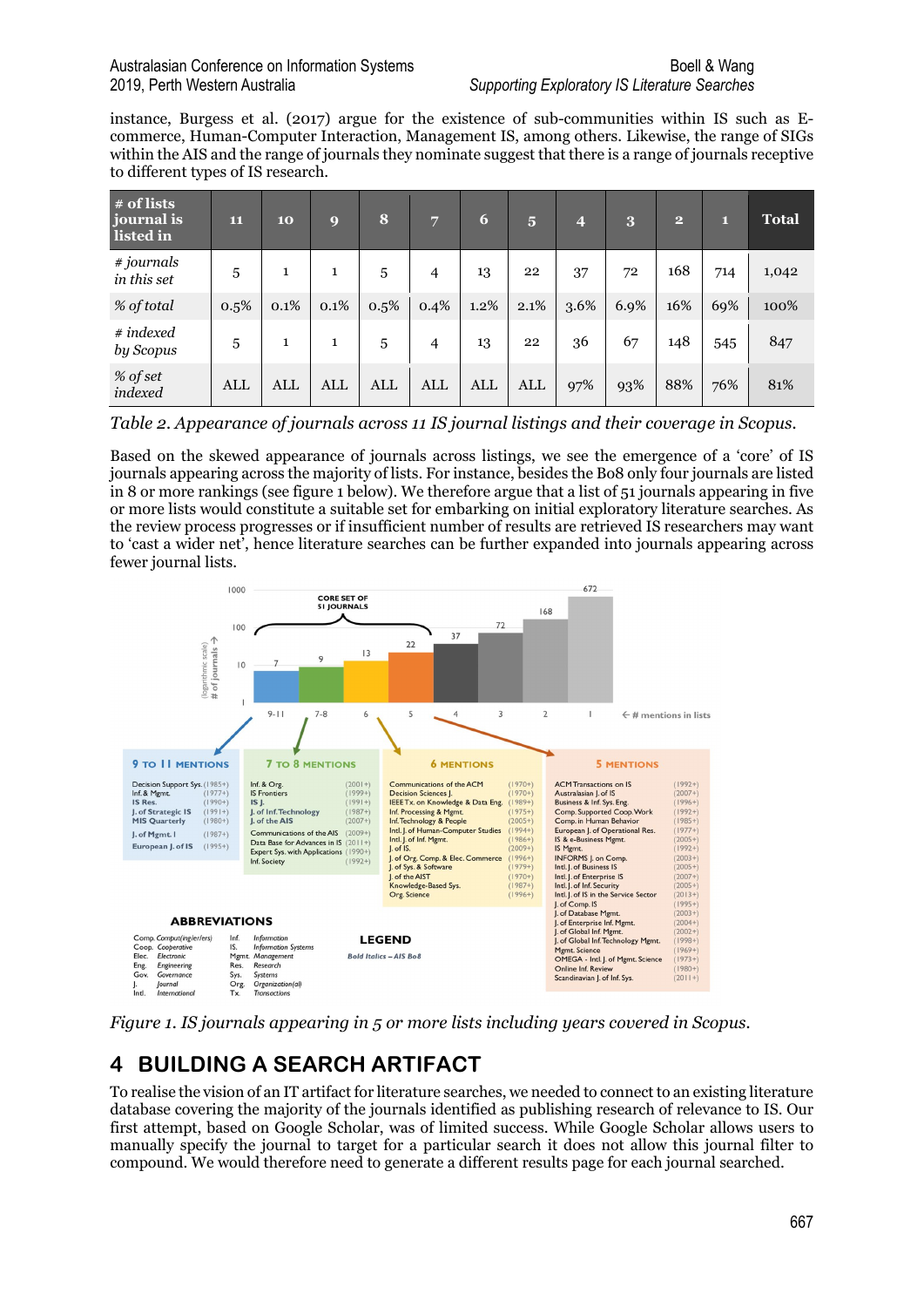### Australasian Conference on Information Systems Boell 2 Wang 2019, Perth Western Australia *Supporting Exploratory IS Literature Searches*

As many research universities provide their staff with access to Scopus we thus saw an opportunity to leverage the existing Scopus advanced search functionality for building a tool that enables targeted searches for IS. Advanced searches in Scopus allow the use of a retrieval language which adds compounding conditions to searches beyond keywords. For instance, all resources indexed in Scopus have a unique SOURCE-ID. Thus, an advanced search for 'SOURCE-ID(12402)' will identify *all* articles published in *MIS Quarterly* that are indexed by Scopus. When the SOURCE-ID is combined with keywords one is thus able to search through the title, keywords and abstracts of articles published in *MIS Quarterly*. Furthermore, additional conditions can be included in searches such as document types in order to search only for literature review articles or editorials or year of publication. The ability to search for review articles and editorials are particularly useful for exploratory searches. Literature reviews enable the identification of publications that offer an overview of earlier research. A search through editorials is useful for identifying special issues on particular topics.

To proceed, we first matched the complete set of all journals identified by us (see Tables 1, 2) to their respective SOURCE-ID registered in Scopus. In the case of John Lamp's list a SCOPUS-ID was already provided for most journals for other lists used identifying features such as ISSN or journal titles. This process was facilitated by a relational database system (mySQL) in which we captured other useful attributes such as Scopus coverage years and journal URL, where applicable. Of the 1,042 unique journals identified during the discovery phase, 847 are indexed by Scopus (81%, see Table 2). As shown in Figure 1, all 51 journals included in 5 or more lists are currently indexed by Scopus with coverage in many cases is also going back several decades. Using the relational database of SOURCE-ID for IS journals we developed a web-based graphical user interface accessible at [www.litbaskets.io](http://www.litbaskets.io/) in which users can generate search strings for Scopus' advanced search and customise the selection of journals. IS researchers can thus use our tool to generate elaborated search strings for Scopus advanced search that enables simultaneous search in up to 847 journals publishing research or interest to IS. All users have to do is copy the search string into Scopus' advances search window (Figure 2).



*Figure 2. Transferring Scopus Query String into Scopus Advanced Search.*

Furthermore, if users are accessing Scopus from within an organisational network that has access to Scopus (e.g. on campus or via VPN) search queries can be directly performed in Scopus. Since we established our own relational database containing Scopus SOURCE-IDs, we can directly generate predictive URLs for specific Scopus searches. As URL length are capped, direct searches work only for sets of ~52 journals. However, as our artifact generates complete search strings using the correct syntax for Scopus' advanced search, simultaneous searching across all 847 journals indexed by Scopus is possible by copying the generated search string directly into Scopus (Figure 2).

Our codebase is open-source and available on GitHub[2](#page-5-0) to facilitate the development of our search artifact by the IS community. Our search artifact is tentatively named *Litbaskets* (short for *Literature Baskets*) and deployed at [www.litbaskets.io.](http://www.litbaskets.io/) It has the following features:

• *'Search':* Landing page with a search box and instructions. The instructions encourage the user to think about the nature of their search, and on that basis, make adjustments using the configuration pages (see below). If the user chooses to proceed with the search without customising the settings, the search is performed on our default core set of 51 journals with the user-entered search terms matched against the *title*, *keywords* and *abstract* fields in Scopus. Upon submitting their search and if fewer than 52 journals are searched, the user (assuming they have access to Scopus) is

-

<span id="page-5-0"></span><sup>2</sup>GitHub repository[: https://github.com/blairw/litbaskets](https://github.com/blairw/litbaskets)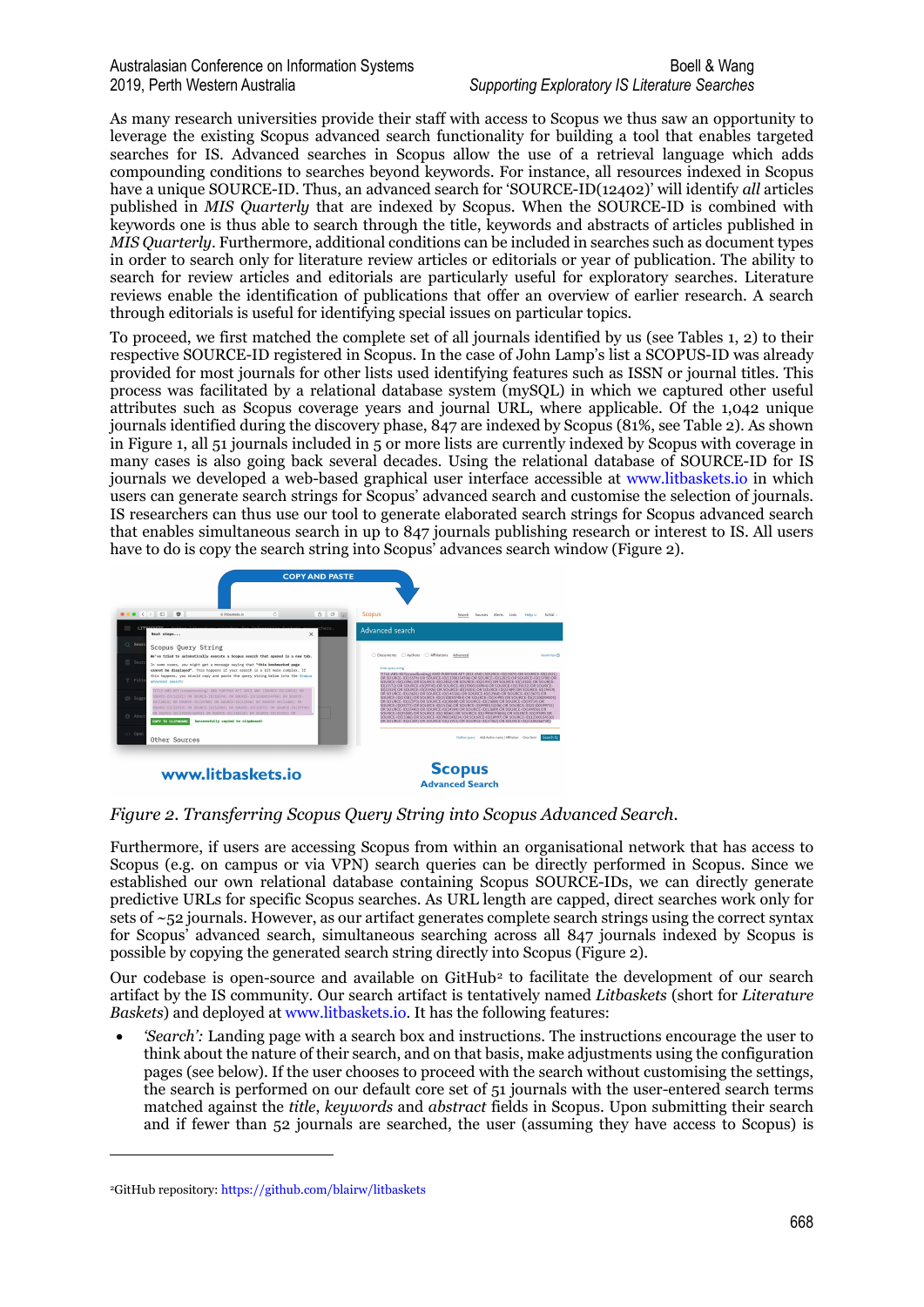redirected to a Scopus search results page in a new browser tab. In addition, a message appears on www.litbaskets.io with the relevant query string that can be pasted directly into Scopus' advanced search if needed (see Figure 2), and options to execute the same search directly on AISeL or the dblp.org bibliographic library. (Although dblp.org relates to Computer Science and not IS, we provide the option for the cases where the research topic is sufficiently technical to make use of Computer Science literature.)

- *'1. Choose Litbasket':* Configuration page that allows the user to select a 'litbasket', which is simply a predefined set of journals that the search can be performed on. The default litbasket is our 'core' set of 51 journals, which we call 'L5' (mentioned in 5 or more of our reference lists, as per Figure 1). Other litbaskets based on list counts range from the largest, 'L1' (all 847 journals indexed by Scopus) to the smallest, 'L7' (only the 16 journals that appear in 7 or more of our reference lists, as per Figure 1).We also include an even smaller litbasket than L7 which is the 'Bo8' option so that users can, if they deem appropriate, still simply just search through the AIS Basket of Eight.
- *'2. Customise Sources':* Configuration page that allows the user to select or deselect individual journals to make adjustments to the 'litbasket' that they have selected. To assist the user to find a specific journal, this configuration page includes all reference lists from Table 1, as well as the aggregate of the journals from all lists combined. Thus, users can customise a particular journal set from all 847 journals based on the specific needs imposed by their research topic.
- *'3. Apply Filters':* Configuration page that allows the user to use additional Scopus search features. For example, in order to return only current research, there is a default filter that limits search results to only retrieve articles published from 2013 onwards. If older results are desired, researchers can adjust this filter. In addition, Scopus (unlike Google Scholar) indexes articles into document types. This enables filtered searches: either only for literature *review* articles (for an overview of earlier research and how studies are related to each other); or only for *editorials* (for identifying special issues on particular topics).

# **5 ASSESSING AN ARTIFACT**

Two crucial measures for assessing any search system are *recall* and *precision* (Salton and McGill 1983). Underpinning both measures is the criterion of *relevance*, since items retrieved in a search can either be described as addressing ('relevant'), or not addressing ('irrelevant'), what is sought. *Recall* is a measure describing how many of all potentially relevant items available in a search system are retrieved by a search. Ideally, a retrieval system would aim for a recall of 100% to identify all relevant items available. A search system that always reproduces all items available in response to a query would, by definition, have a perfect recall. Nonetheless, such a system would be largely unusable due to the aforementioned *impracticality effect*.

Therefore, *precision* is established as a second measure of the exactness of retrieval systems. This measure assesses how many of the results retrieved by the system are actually relevant. Ideally, a perfect retrieval system would aim for a precision of 100% if, in response to a query, the system only showed users documents that are relevant to them. However, in practice, attempts to achieve high precision result in too few results, as per the aforementioned *insufficiency effect*. This is the recall-precision tradeoff relationship (Buckland and Gey 1994), wherein an increase in recall generally comes at the expense of precision, and searches with high precision will generally yield a lower recall. Figure 3 visualises the recall-precision trade-off, and how it leads to the impracticality effect and the insufficiency effect.



*Figure 3. How www.litbaskets.io manages the recall-precision trade-off.*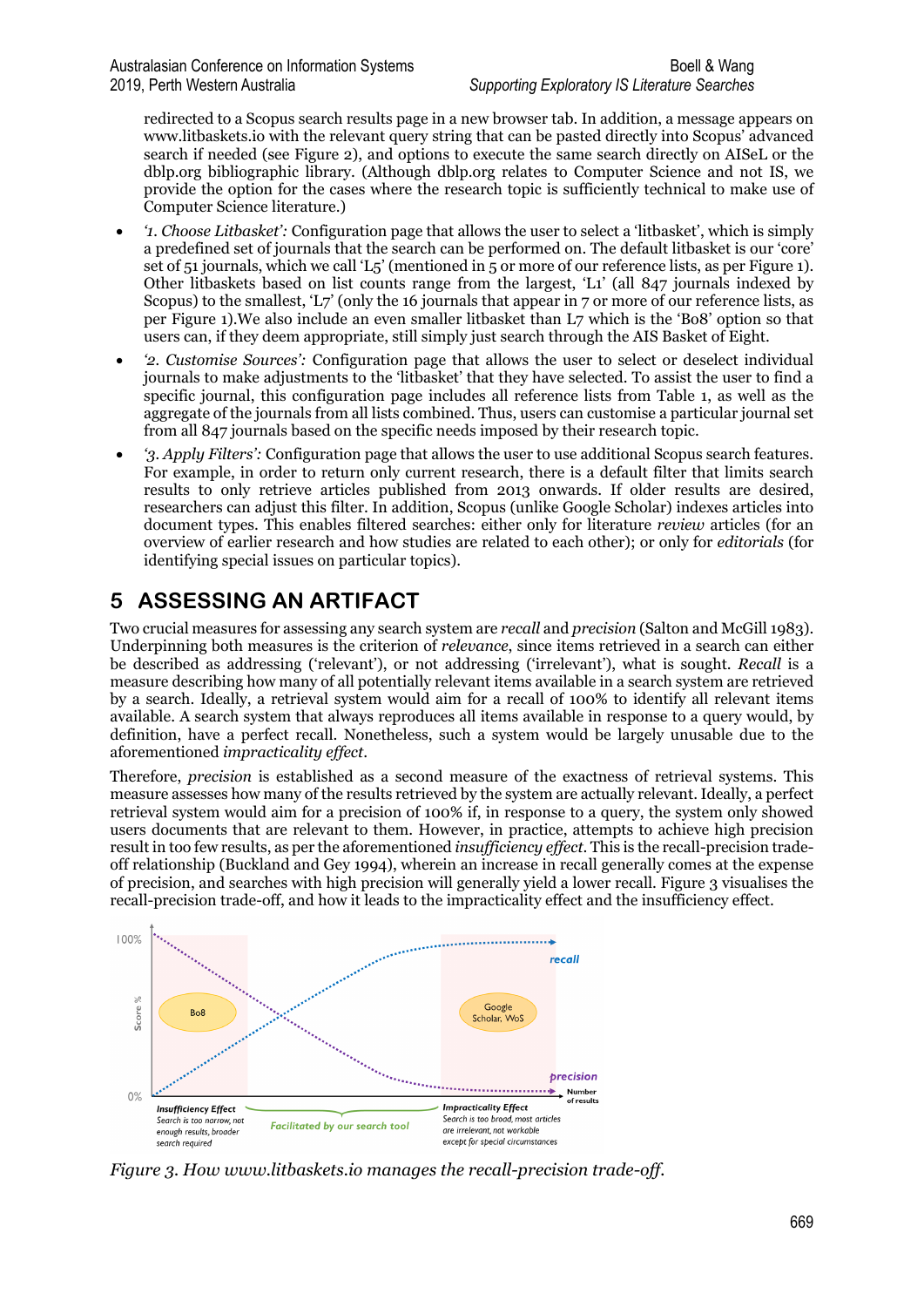### Australasian Conference on Information Systems Boell & Wang Boell & Wang 2019, Perth Western Australia *Supporting Exploratory IS Literature Searches*

To exemplify the usefulness of www.litbaskets.io for dealing with both the insufficiency effect (when too little literature is found) and the impracticality effect (when researchers are overwhelmed with too many results), we conduct some exemplary searches. Since the actual judgement of whether a paper is relevant will depend on what a researcher seeks to achieve, we chose to use the number of documents retrieved as a proxy for judging how encompassing the results retrieved by our artifact are in comparison to existing alternatives. To do this, we selected four broad search terms that we believe are representative for what may be initially used by researchers conducting exploratory searches (Table 3).

| <b>Search</b><br><b>Term</b> | AIS<br>Bo <sub>8</sub> | <b>AISeL</b> | <b>Litbaskets.io</b><br>Core Set ('L5') | Litbaskets.io<br>Full Set ('L1') | <b>WoS</b> | Google<br>Scholar |
|------------------------------|------------------------|--------------|-----------------------------------------|----------------------------------|------------|-------------------|
| blockchain                   | 4                      | 154          | 51                                      | 692                              | 2,974      | ~24,100           |
| crowdfunding                 | 25                     | 144          | 77                                      | 204                              | 1,302      | ~10,400           |
| e-health                     | 2                      | 135          | 104                                     | 830                              | 6,187      | ~178,900          |
| outsourcing                  | 63                     | 243          | 338                                     | 1,452                            | 18,338     | ~84,300           |

*Table 3. Number of results for different search tools using example searches based on title, abstract and keywords and publication year > 2013.\*Searches in Google Scholar could not be limited to abstracts, titles, keywords only.*

As aforementioned, relying on a set of 'top journals' is problematic when conducting literature reviews. Further looking at the number of documents retrieved using titles, abstracts and keywords for the AIS Bo8, it is seems that for many searches too few documents are retrieved for a comprehensive literature review. When limiting the search to titles, abstracts and subjects in the AISeL the number of documents retrieved are more promising. However, looking more closely at the results almost all of them are conference papers. We thus believe that the AISeL can offer a good additional resource to litbaskets.io for identifying conference papers. In contrast, the number of search results retrieved from Web of Science (WoS) and Google Scholar indicate an impracticality effect as researchers would have to traverse through thousands of documents of which many will be irrelevant to the research topic.

While the usefulness of the ability for IS researchers to search through a specific set of IS journals should be evident, the number of results for www.litbaskets.io further exemplifies this. As can be seen in Table 3, users are able to interactively manage the focus of their literature searches and thereby control the number of documents retrieved. Our core set ('L5') in Table 3 is for searches across journals listed in Figure 2, i.e., those appearing in the majority of all eleven of our reference lists. As the range of journals through which a search is conducted increases, so does the number of documents retrieved. This is illustrated by the increase in the number of documents retrieved for the full set of all 847 journals indexed by Scopus. Thus our artifact allows researchers to manage the recall-precision trade-off as searchers can increase the number of journals if the recall in response to their query is too low. However, too many documents are retrieved for an initial engagement with the literature researchers can easily apply filters such as 'review articles only' or reduce the number of journals through which a search is conducted.

## **6 DISCUSSION**

## **6.1 Contributions**

The contributions of our research are related to the bibliometric work underpinning the creation of our list of IS journals as well as the IT artifact we created. Firstly, our artifact contributes an important new means for discovering IS knowledge. Many established disciplines have a primary resource for discovering publications, yet no comparable resource exists for IS. Our tool thus addresses an important need as discipline-specific literature reference databases fulfil notable functions: (1) They make literature accessible through searches; (2) They support researchers in making knowledge claims based on a disciplines discourse by ensure good coverage of established knowledge; (3) They select specific sources to filter out predatory journals and any sources not central to disciplinary knowledge.

Moreover, by enabling a search through an extensive set of journals in which research of relevance to IS may be published, we enable IS researchers to improve the effectiveness of their literature searches. Recall and precision and therefore the effects of insufficiency as well as the impracticality are related to both the range of sources considered for a literature search as well as the search terms chosen for the search. We manage and optimise *precision* by reducing the sources considered for searching, from the broad coverage offered by large multidisciplinary sources such as Google Scholar or WoS to a more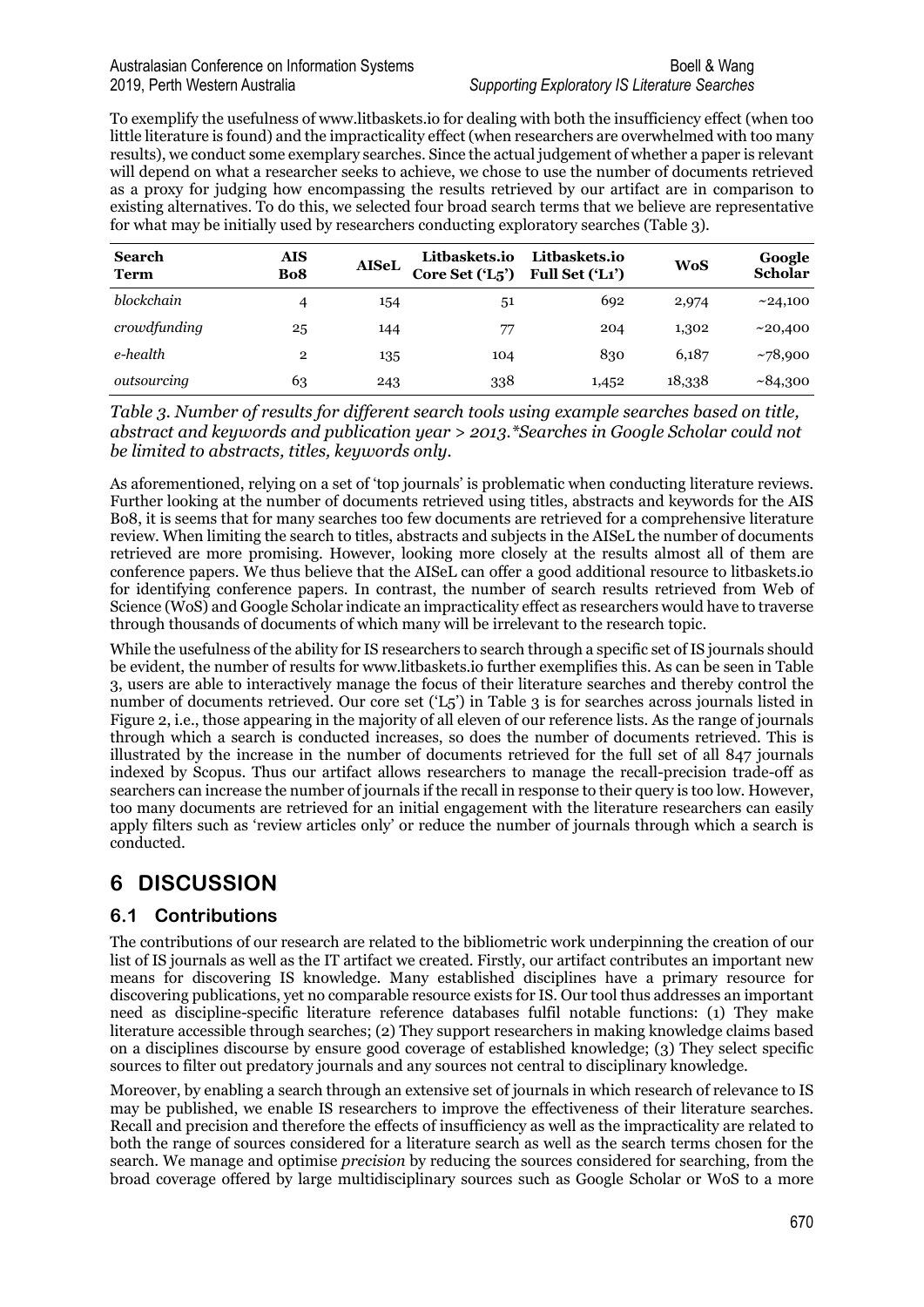targeted and specific set of journals. Furthermore, Scopus further supports the literature identification process as it allows researchers to employ elaborate search strategies such as successive fractions or snowballing through its 'refine search' function (Boell and Cecez-Kecmanovic 2014). Hence, researchers are less likely to be overwhelmed by huge numbers of irrelevant documents. We also manage and optimise *recall*, as searches through a more targeted set of journals enable a more thorough search within this set, for instance, by using single word searches or common language in addition to specialised terminology. Hence, researchers are less likely to miss relevant publications as they can use more inclusive search terms in their searches without risking that too many irrelevant documents ('false positives') are retrieved.

Our tool therefore is useful to IS researcher in three ways: (1) By enabling targeted searches and filters, we empower researchers to quickly identify a highly relevant article to be added on top of their reading list. Based on the reading of such an article, researchers discover further relevant terminology, constructs, concepts, theories, models, etc. that then inform further literature searches (Boell and Cecez-Kecmanovic 2014); (2) By using our tool, researchers can also compile lists of relevant articles related to a topic that provide them with an overview of what is well known and researched within the wider IS community, thus better frame the contribution of their work to the disciplinary discourse (Boell and Hovorka 2019); (3) By enabling a targeted search, our tool supports editors by facilitating identification of potential reviewers.

Finally, the methodology we used for creating the journal list demonstrates that skewed distributions underpinning bibliometric phenomena also apply to how frequently journals are mentioned across journal listings. In other words, inclusion of journals in journal lists follows a similar distribution pattern as, for instance, citations to articles. This finding has implications for journal analysis in bibliometric studies more widely as it questions the validity of studies underpinned by a single journal list. For instance, Stewart et al. (2017) make important observation about the cohesion of the IS discipline. Yet when looking at the set of journals used for the analysis, 30% of the 98 journals did not appear in any of the other ten journal listings identified by us. Likewise, Burgess et al. (2017) exploration of the diversity of editorial boards in IS journals was based on the CABS journal listing. However, the CABS ranking not only includes 6 journals not mentioned in any of the other journal lists, it also excludes most journals of our journal set of 51 journals appearing in the majority of all journal lists. Hence our research encourages caution when looking at findings from earlier bibliometric studies not only for IS, but for bibliometric studies related to journals in general.

## **6.2 Limitations and Next Steps**

Although our search tool enables most IS researchers to begin comprehensive literature reviews on most IS topics, it is not perfect and has some limitations. Firstly, users must have access to Scopus. Secondly, while we identified an extensive set of IS journals, depending on the research undertaken additional journals should be searched. Thirdly, our search tool enables searching though journal article and excludes other publications such as conference proceedings or book chapters. These limitations do, however, have mitigating factors. Firstly, Scopus access is very common. We inspected the institutional login page for Scopus and found that, for example, every university that has ever hosted the Australasian Conference on Information Systems (ACIS) currently has institutional access to Scopus (Scopus 2019). Secondly, we argue that by starting with journal papers  $-$  i.e., documentation of completed research projects – in their first literature review iteration, IS researchers can have a better appreciation for conference papers that they discover in later iterations. Furthermore our artifact can be paired with AISeL that offers much better coverage of IS conference, but lacks coverage of IS journals. We thus recognise the value of potentially including additional databases in future to reduce the high level of reliance on Scopus, and we are currently investigating the technical feasibility of connecting to APIs available for dblp.org and Google Scholar.

One of the reasons for making our codebase entirely open-source is to encourage other IS academics to contribute, such that the project as it is 'by the community, for the community'. We take inspiration from other significant open-source projects started in academia and a view that the IS community has a critical mass of members who possess the programming skills required to participate. For instance, we would welcome an initiative to extend the coverage of www.litbaskets.io to also include the proceedings of leading IS conferences in its searches.

## **7 CONCLUSION**

To make a meaningful contribution, research needs to be framed in relation to the prevailing discourse of an academic community (Boell and Hovorka 2019; Hovorka and Boell 2015). The literature identification process is central for understanding share knowledge and hence for expressing new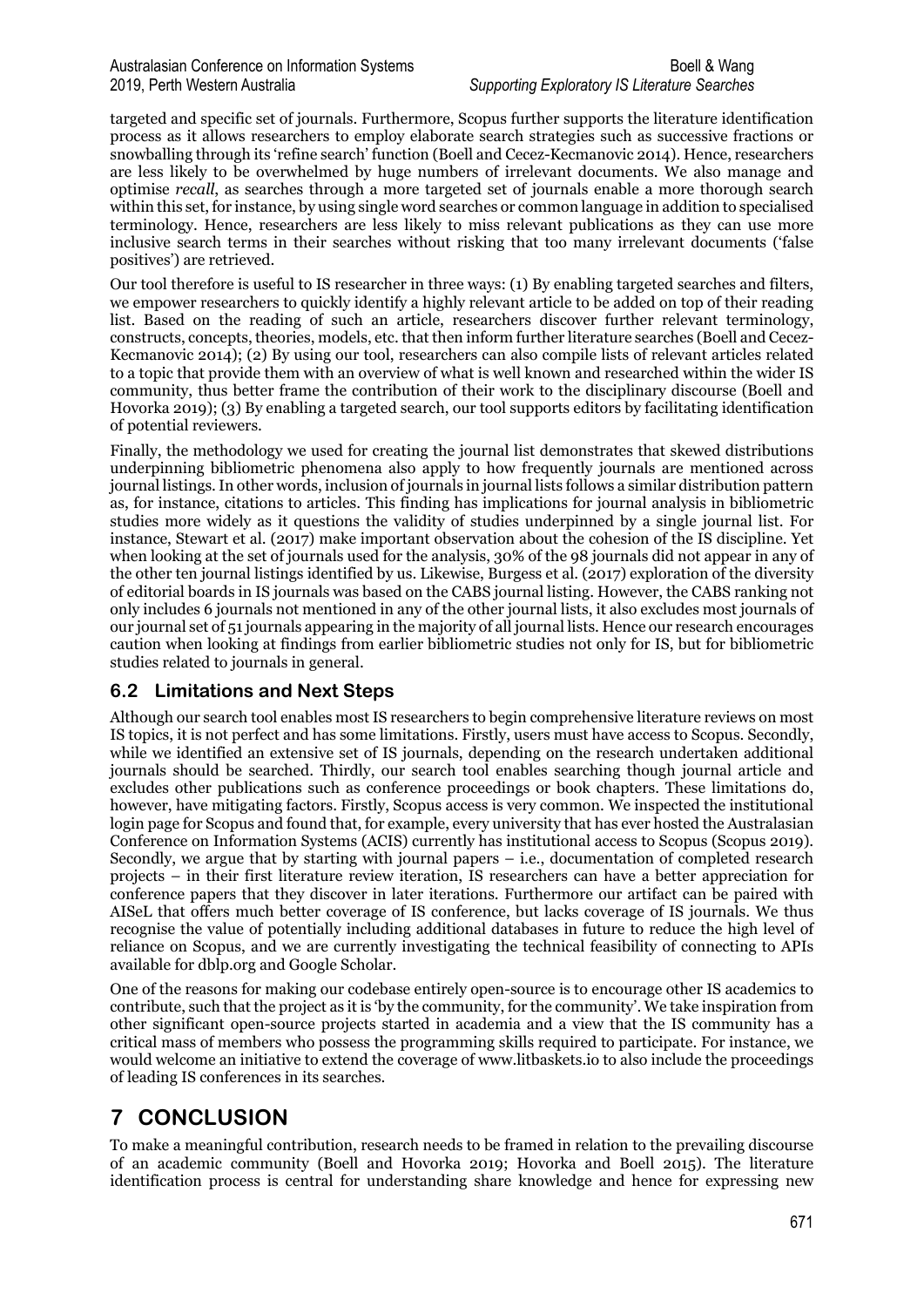Australasian Conference on Information Systems Boell & Wang Boell & Wang 2019, Perth Western Australia *Supporting Exploratory IS Literature Searches*

knowledge claims. However, unlike Medline for Medicine or Psycinfo for Psychology, there is currently no database that IS researchers can go to as a starting point for conducting exploratory literature searches, leading to either too little literature to review (the insufficiency effect) or too much literature to review (the impracticality effect). Our study addresses this deficit by identifying a set of journals that can be considered as receptive to IS research. By building www.litbaskets.io as an interface for searching through these journals we hope to not only make literature searches more effective for IS researchers, but also to facilitate the IS discipline uniting around a core of shared knowledge.

## **8 REFERENCES**

- Alvesson, M., and Sandberg, J. 2014. "Habitat and Habitus: Boxed-in versus Box-Breaking Research", *Organization Studies* (35:7), pp. 967–987.
- Association for Information Systems (AIS) 2011. "Senior Scholars' Basket of Journals" [online]. <https://aisnet.org/general/custom.asp?page=SeniorScholarBasket>
- Australian Business Deans Council (ABDC) 2016. "ABDC Journal Quality List" [online]. <https://abdc.edu.au/research/abdc-journal-list/>
- Baskerville, R.L., and Myers, M.D. 2002. "Information Systems as a Reference Discipline", *MIS Quarterly* (26:1), pp. 1–14.
- Bates, M.J. 1989. "The design of browsing and berrypicking techniques for the online search interface", *Online Review* (13:5), pp. 407–424.
- Boell, S.K., and Cecez-Kecmanovic, D. 2014. "A Hermeneutic Approach for Conducting Literature Reviews and Literature Searches", *Communications of the AIS* (34:1), pp. 257–286.
- Boell, S.K., and Cecez-Kecmanovic, D. 2015. "On Being 'systematic' in Literature Reviews in IS", *Journal of Information Technology* (30:2), pp. 161–173.
- Boell, S.K. and Hovorka, D.S. 2019. "Writing, Arguing, Contributing A Cogent Argumentation Framework for Identifying, Specifying, and Evaluating Research Contribution", *Australasian Journal of Information Systems* (23). 10.3127/ajis.v23i0.1857.
- Buckland, M., and Gey, F. 1994. "The relationship between Recall and Precision", *Journal of the American Society for Information Science* (45:1), pp. 12–19.
- Burgess, T.F., Grimshaw, P., and Shaw, N.E. 2017. "Research Commentary—Diversity of the Information Systems Research Field: A Journal Governance Perspective", *Information Systems Research* (28:1), pp. 5–21.
- Cabanac, G. 2012. "Shaping the Landscape of Research in Information Systems From the Perspective of Editorial Boards: A Scientometric Study of 77 Leading Journals", *Journal of the American Society for Information Science and Technology* (63:5), pp. 977–996.
- Chan, H.C., Guness, V., and Kim, H.-W. 2015. "A Method for Identifying Journals in a Discipline: An Application to Information Systems", *Information and Management* (52:2), pp. 239–246.
- Chartered Association of Business Schools (CABS) 2018. "Academic Journal Guide 2018" [online]. <https://charteredabs.org/academic-journal-guide-2018/>
- Diederich, S., Brendel, A.B., and Kolbe L.M. 2019. "On Conversational Agents in Information Systems Research: Analyzing the Past to Guide Future Work", *Proceedings of the 14th International Conference on Wirtschaftsinformatik*, p. 1550-1564.
- Gillenson, M., and Stafford, T. 2008. "Journal Rankings 2008: A Synthesis of Studies", *Americas Conference on Information Systems* (AMCIS), Paper 58.
- Greenhalgh, T., and Peacock, R. 2005. "Effectiveness and efficiency of search methods in systematic reviews of complex evidence: audit of primary sources", *British Medical Journal* (331:7524), pp. 1064–1065.
- He, J., Ping, Q., Lou, W., and Chen, C. 2019. "PaperPoles: Facilitating Adaptive Visual Exploration of Scientific Publications by Citation Links," *Journal of the Association for Information Science and Technology* (70:8), pp. 843-857.
- Holsapple, C.W. 2009. "A new map for knowledge dissemination channels", *Communications of the ACM* (52:3), pp. 117–125.
- Hovorka, D.S., and Boell, S.K. 2015. "Cogency and Contribution in IS Research", *International Conference on Information Systems*, Fort Worth (USA), Paper 1574.